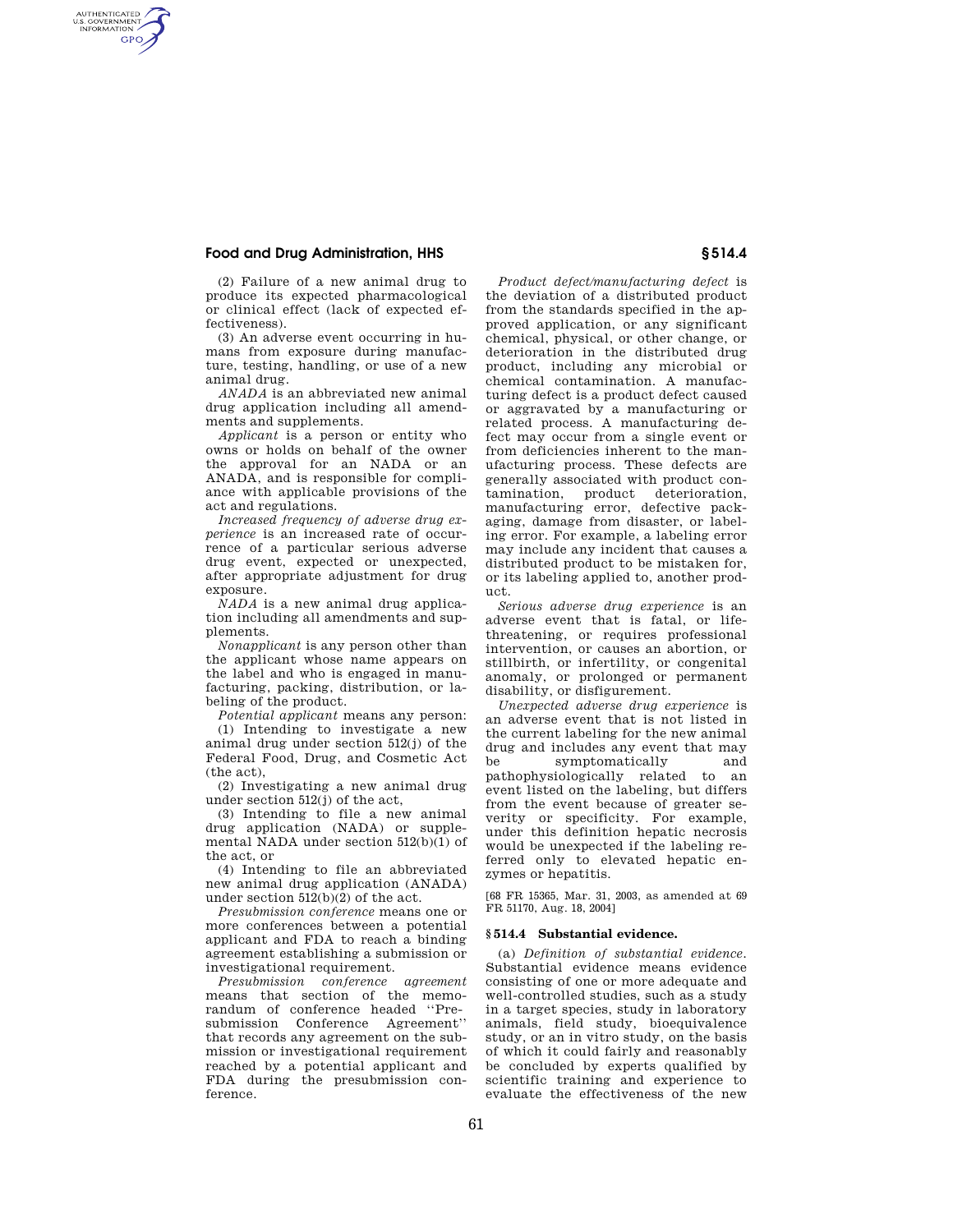# **§ 514.4 21 CFR Ch. I (4–1–10 Edition)**

animal drug involved that the new animal drug will have the effect it purports or is represented to have under the conditions of use prescribed, recommended, or suggested in the labeling or proposed labeling thereof. Substantial evidence shall include such adequate and well-controlled studies that are, as a matter of sound scientific judgment, necessary to establish that a new animal drug will have its intended effect.

(b) *Characteristics of substantial evidence*—(1) *Qualifications of experts.* Any study that is intended to be part of substantial evidence of the effectiveness of a new animal drug shall be conducted by experts qualified by scientific training and experience.

(2) *Intended uses and conditions of use.*  Substantial evidence of effectiveness of a new animal drug shall demonstrate that the new animal drug is effective for each intended use and associated conditions of use for and under which approval is sought.

(i) *Dose range labeling.* Sponsors should, to the extent possible, provide for a dose range because it increases the utility of the new animal drug by providing the user flexibility in the selection of a safe and effective dose. In general, substantial evidence to support dose range labeling for a new animal drug intended for use in the diagnosis, cure, mitigation, treatment, or prevention of disease must consist of at least one adequate and well-controlled study on the basis of which qualified experts could fairly and reasonably conclude that the new animal drug will be effective for the intended use at the lowest dose of the dose range suggested in the proposed labeling for that intended use. Substantial evidence to support dose range labeling for a new animal drug intended to affect the structure or function of the body of an animal generally must consist of at least one adequate and well-controlled study on the basis of which qualified experts could fairly and reasonably conclude that the new animal drug will be effective for the intended use at all doses within the range suggested in the proposed labeling for the intended use. (ii) [Reserved]

(3) *Studies*—(i) *Number.* Substantial evidence of the effectiveness of a new animal drug for each intended use and associated conditions of use shall consist of a sufficient number of current adequate and well-controlled studies of sufficient quality and persuasiveness to permit qualified experts:

(A) To determine that the parameters selected for measurement and the measured responses reliably reflect the effectiveness of the new animal drug;

(B) To determine that the results obtained are likely to be repeatable, and that valid inferences can be drawn to the target animal population; and

(C) To conclude that the new animal drug is effective for the intended use at the dose or dose range and associated conditions of use prescribed, recommended, or suggested in the proposed labeling.

(ii) *Types.* Adequate and well-controlled studies that are intended to provide substantial evidence of the effectiveness of a new animal drug may include, but are not limited to, published studies, foreign studies, studies using models, and studies conducted by or on behalf of the sponsor. Studies using models shall be validated to establish an adequate relationship of parameters measured and effects observed in the model with one or more significant effects of treatment.

(c) *Substantial evidence for combination new animal drugs*—(1) *Definitions*. The following definitions of terms apply to this section:

(i) *Combination new animal drug*  means a new animal drug that contains more than one active ingredient or animal drug that is applied or administered simultaneously in a single dosage form or simultaneously in or on animal feed or drinking water.

(ii) *Dosage form combination new animal drug* means a combination new animal drug intended for use other than in animal feed or drinking water.

(iii) *Antibacterial* with respect to a particular target animal species means an active ingredient or animal drug: That is approved in that species for the diagnosis, cure, mitigation, treatment, or prevention of bacterial disease; or that is approved for use in that species for any other use that is attributable to its antibacterial properties. But, antibacterial does not include ionophores or arsenicals intended for